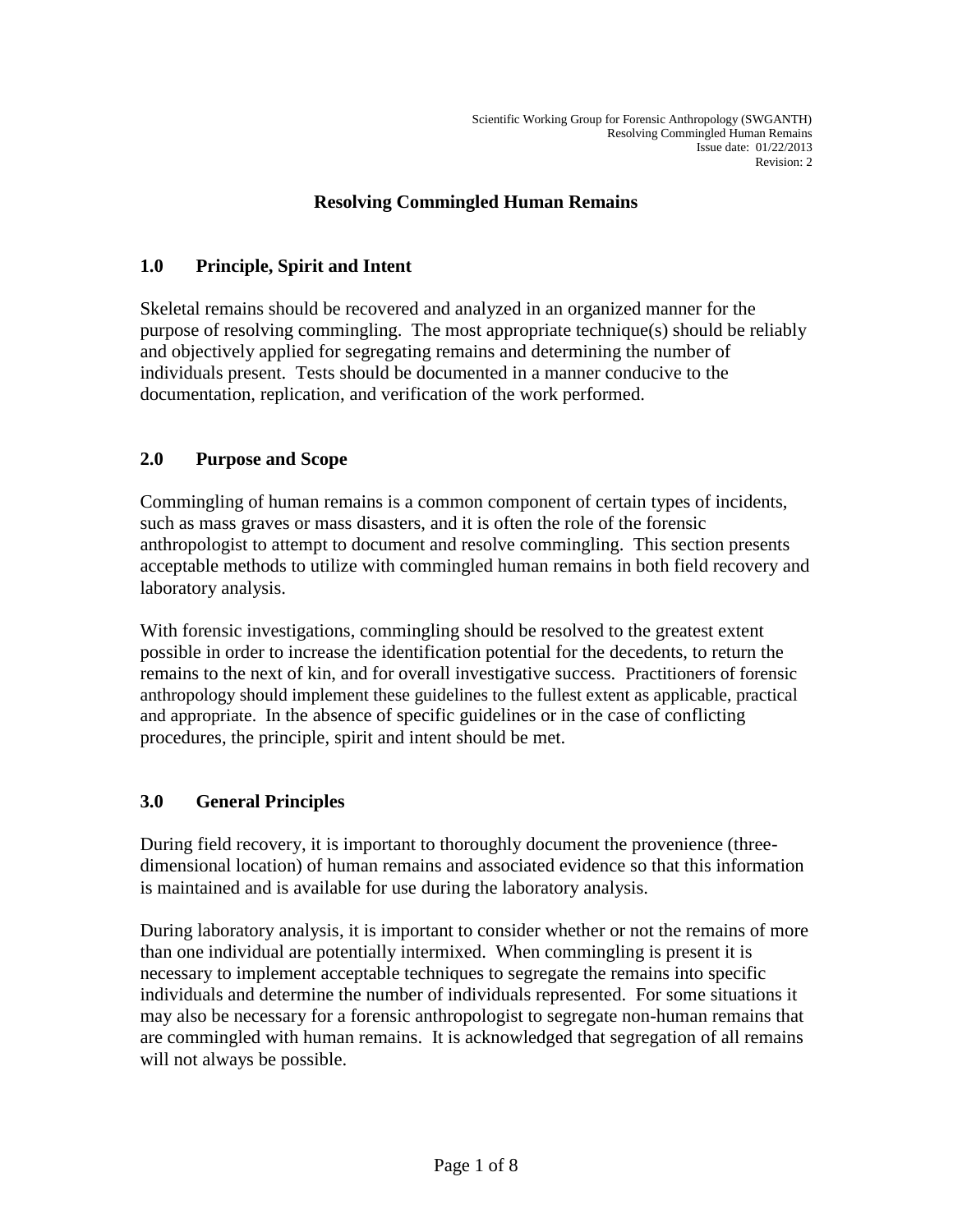As the number of individuals increases, so does the complexity of the forensic investigation and the skills needed for case resolution. Body fragmentation adds an even further level of difficulty since each separate fragment has to initially be treated as a separate individual until an association can be established. DNA sampling adds significant power to the resolution of commingling of fragmented remains.

### **4.0 Best Practices**

Methods to be employed to resolve commingling and estimate the number of individuals are divided into three general categories in this document: Recovery, Sorting, and Number of Individuals. For each category, techniques will vary depending upon the remains available for examination and their overall condition. As the condition of the remains declines (e.g., fragmentation or poor preservation), the complexity of the recovery and/or analysis increases. The degree of commingling can vary widely from situations that are relatively straightforward (intact remains and a small number of individuals) to very challenging (large number of individuals and/or extensive fragmentation).

#### 4.1 Recovery

The process of resolving commingling begins in the field. The field context can prove critical to the laboratory analysis and decedent identification process. For details concerning best practices in field recovery, consult the appropriate SWGANTH guidelines.

The components of a recovery effort that are critical to the ultimate resolution of commingling include:

- The discovery and recognition of remains and other evidence *in situ*.
- The capture of accurate site data, with spatial relationships of remains and material evidence mapped to an appropriate level of detail. This should include the development of necessary and sufficient field notes (including maps, unique identifiers of plotted specimens, photographic documentation, etc.). This recovery information should be transferred to the laboratory and considered during the analysis of the remains.
	- o Site data should be gathered at a level of detail that captures all necessary probative information. The level of detail included in field documentation will vary depending on the complexity of the site and the available resources. For example, it is often necessary to piece plot individual bone elements when they are disarticulated and encountered as isolated finds. However, when whole sections of bodies are still in anatomical position (e.g., limbs or torsos), piece plotting individual bone elements (versus the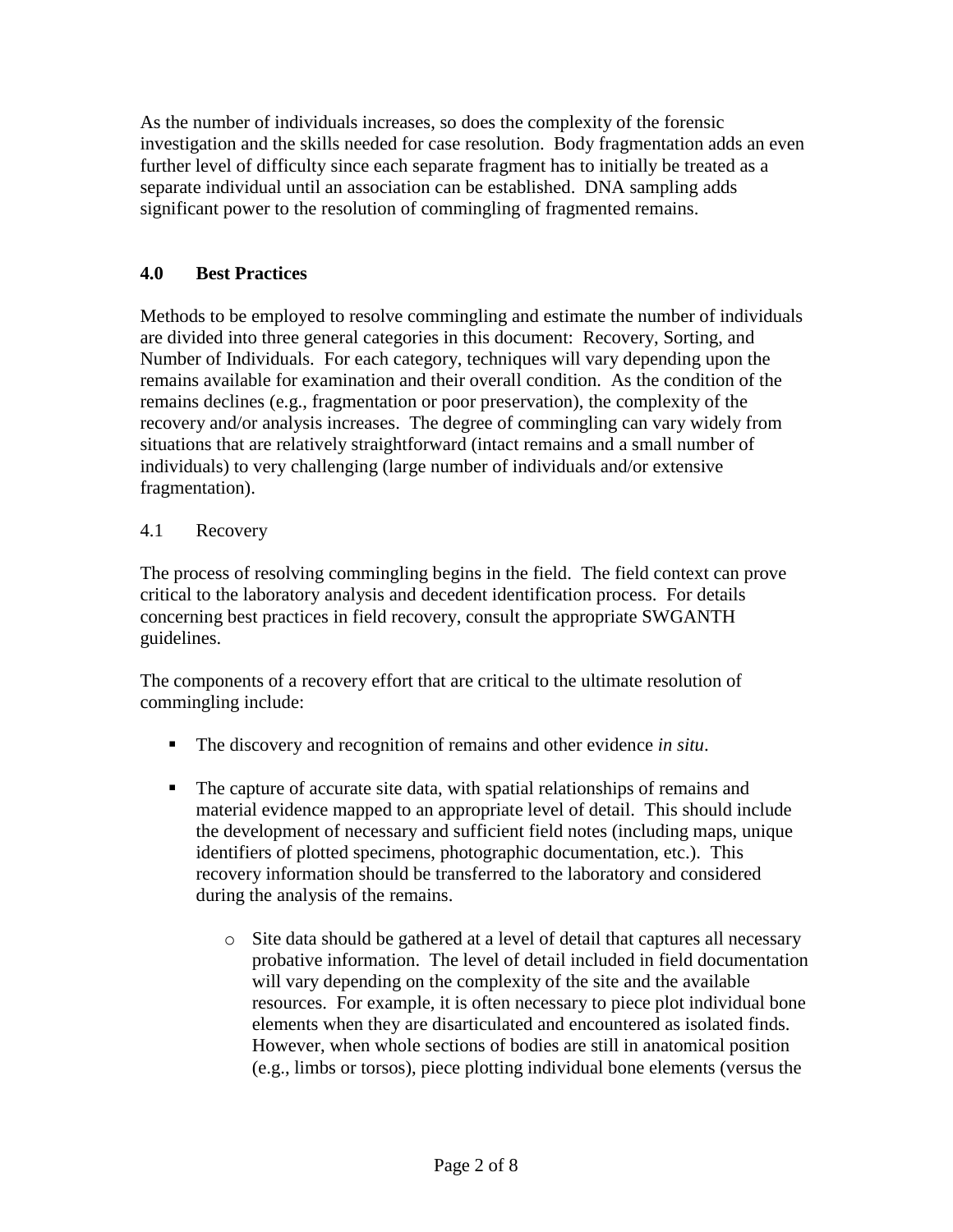whole part) may not necessarily contribute to the subsequent identification process.

- o An appropriate field labeling and collection strategy should be used to ensure that remains/evidence are documented and linked to a scene map. Remains/evidence should be collected in a manner to ensure that inadvertent commingling does not occur during transport. Remains/evidence should retain these labels when they are received in the laboratory.
- The successful transfer of remains along with the recovery information to laboratory personnel charged with sorting the commingled remains.

### 4.2 Sorting

In general, the sorting process should take place in the laboratory. The complexity of the sorting process is dependent on the overall number of individuals involved in the incident and the preservation of the remains. When preservation is good, the sorting techniques used in the resolution of commingling may include visual pair-matching, articulation, process of elimination, osteometric comparison, and taphonomy. These techniques, when used in conjunction with each other, provide a solid basis for the association of most skeletal elements. These sorting procedures should be reliably and objectively applied and are most appropriate for instances of small-scale commingling. They may also be useful for large-scale commingling situations, but the discriminating power is likely to be reduced as the number of individuals grows (i.e., differences in size and shape may not be as apparent when the number of individuals increases). Large-scale commingling may introduce logistical problems, such as data management and analytical space, which need to be considered as part of laboratory analysis. Although not an anthropological technique, DNA profiles also provide a powerful means of segregating or linking remains.

With all of the procedures described, greater confidence is granted to results that lead to exclusions than those that show consistencies. In other words, just because two remains show consistency with each other does not mean with certainty that they originated from the same person. On the other hand, remains showing incompatibility with each other (i.e., exclusions) can be segregated with confidence. Analysts should be cognizant of pathological conditions that may affect size and shape.

The majority of the sorting procedures are not stand-alone techniques. For best results they should be used in conjunction with each other and with the scene information. It is important that systematic procedures are utilized and appropriately documented.

For very fragmentary remains, DNA testing may be the only reliable method for reassociation. Since DNA testing is destructive, the sampling should take place after anthropological examinations are completed. Cross-sectioning of bones for DNA sampling should be avoided whenever possible to eliminate additional fragmentation and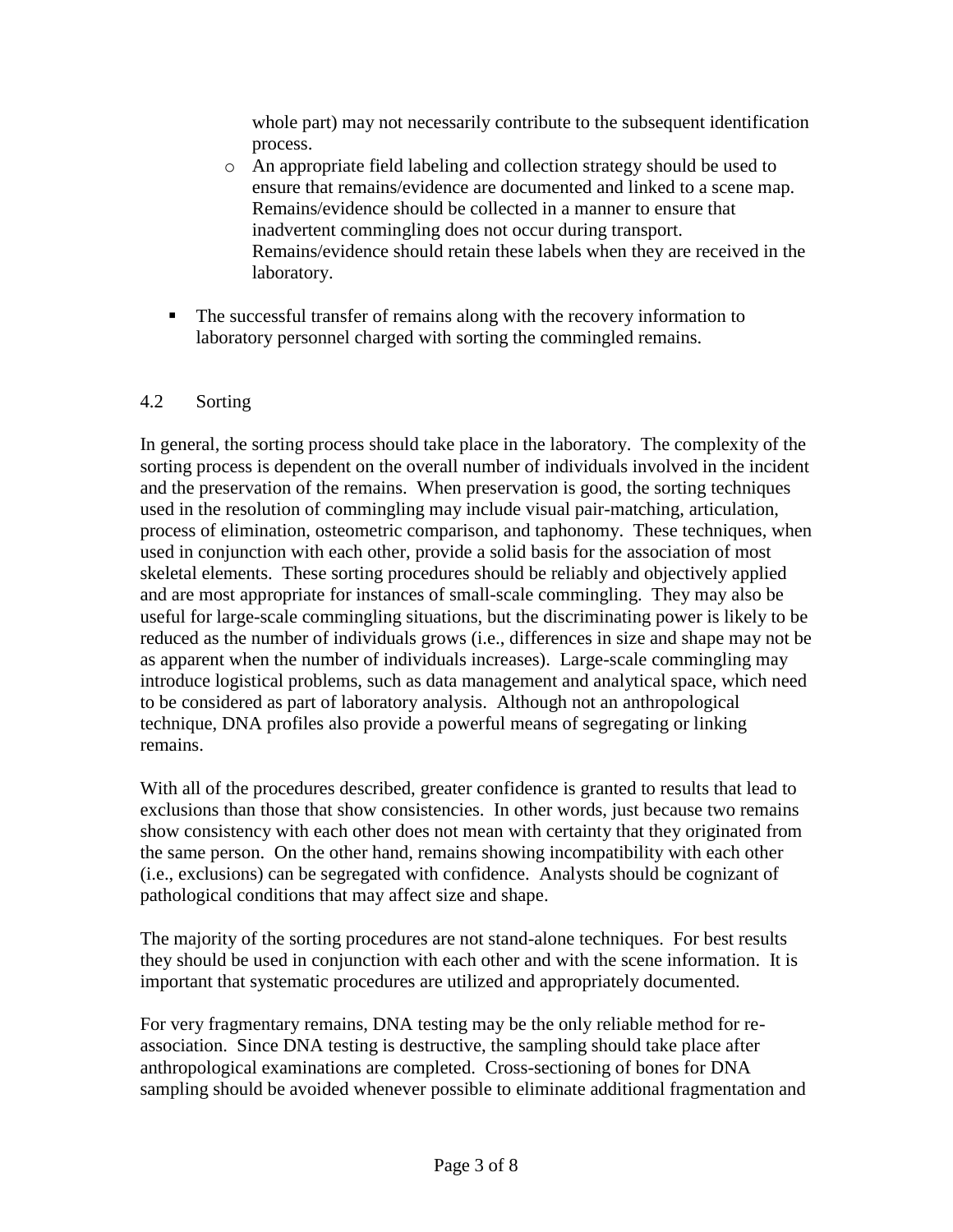potential disassociation of remains. Protocols should be developed to standardize sampling locations so that potentially important skeletal features are not removed (e.g., a fracture site that could potentially be used to conjoin with another fragment).

When using DNA profiles as a basis for sorting, it is important to be cognizant of random match rates for the profiles obtained from the remains. Random matches are not uncommon when working with mtDNA sequence data and it must be recognized that commingled cases can potentially involve large numbers of pairwise comparisons. The forensic anthropologist utilizing DNA profiles should always consult with the DNA testing laboratory as to the risks of random matches in light of the commingling problem. Furthermore, precautions should be used during sampling and handling to minimize the risk of cross-contamination of DNA profiles. An anthropological review of DNA based reassociations should be completed in order to confirm consistency.

The re-association of some commingled remains may be impossible to determine with certainty using these techniques. In these instances, the analyst should assign the unassociated elements to some type of "group" category.

# 4.2.1 Field Recovery Information

Upon receiving a case in the laboratory, the field recovery documentation (e.g., written documentation, photographs, and site maps) should be reviewed to investigate possible associations with adjacent elements and/or material evidence. Photographs and maps may also provide laboratory personnel with relevant *in situ* information that could assist with their analysis. Finally, three dimensional map data may be mined for information of possible associations using spatial relationship analysis.

# 4.2.2 Inventory and Reconstruction

The first steps of the laboratory sorting process involve an analysis of any available documentation from the field recovery and the determination of element representation. It is important to label bones and bone fragments to maintain any provenience information collected during the recovery effort as this may become critical during the analytical process. Furthermore, elements that were articulated at the time of recovery should be maintained as a unit throughout the analytical process, but their association should be confirmed in the laboratory.

Fragmentary remains should be conjoined (i.e., reconstructed) to the greatest extent possible as this will assist in the overall segregation process. An inventory of the remains including element, side, and developmental status should be completed.

#### 4.2.3 Visual Pair-matching

Visual pair-matching refers to the comparison of antimeres (i.e., left-right) of the same element based on morphological features. It is important that preservation is adequate to allow this type of comparison. To facilitate pair-matching, bones should be sorted by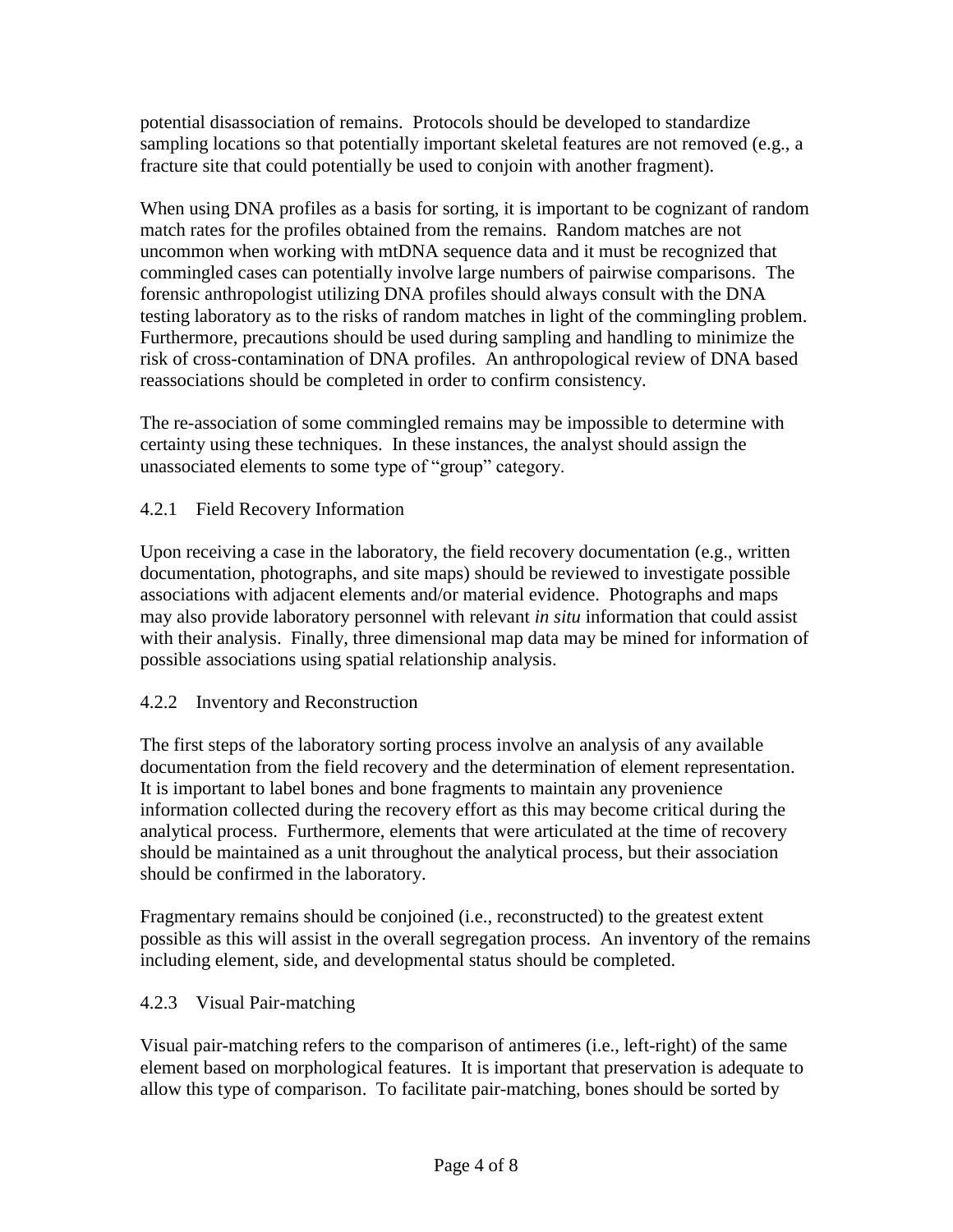element type, side, and size (e.g., all right femora should be organized from most gracile to most robust). Grouping elements by age criteria (e.g., lack of epiphyseal fusion) may also be helpful at this stage of the sorting process. Greater confidence with pair-matching is granted to results that lead to exclusions than those that show consistencies.

Visual matching of different skeletal elements (e.g., a humerus and a femur) based on morphology is not recommended in most instances due to the subjective nature of the procedure. (Visual matching of different element types may be possible with cases that involve a limited number of individuals who exhibit marked skeletal variation.)

# 4.2.4 Articulation

Articulation indicates that a bone forms a congruent joint or juncture with another bone and, depending on the elements compared, can provide an acceptable means for associating remains. Poor articulation between elements may also be a basis for segregating remains. This sorting procedure offers a reliable assessment, but the strength of association varies depending on the element considered and the demographics of the population. Laboratories should establish standards for the confidence that will be placed in various articulations (i.e., a rank order from high confidence to low confidence). Problems with articulation arise from the lack of a close fit between some elements. Through articulation it may be possible to systematically group a significant portion of the skeleton, especially in instances of small-scale commingling involving well-preserved remains. Articulation is not advised when remains are extremely fragmented, or when articular surfaces are missing or damaged. Caution should be applied when the commingled population is large and homogeneous (e.g., all 17-19 year old White males). Greater confidence with articulation is granted to results that lead to exclusions than those that show consistencies.

# 4.2.5 Process of Elimination

Process of elimination may be very useful, especially in instances of small-scale commingling, but as the number of individuals increases it usually becomes problematic to narrow the list of potential candidates to a single individual. In most cases, it is preferable to complete the articulation and pair-matching process prior to the process of elimination step. After articulation and pair-matching are completed, duplicated elements may remain that can be associated with a specific individual through the process of elimination.

# 4.2.6 Osteometric Comparison

Osteometric comparison is a technique that uses statistical models to objectively compare size and shape relationships between elements. Osteometric comparison removes subjective judgment calls and provides a solid statistical basis for segregation. The strength of this technique is that it can be used to segregate remains that could not be segregated through other means, such as pair-matching and articulation. It is also amenable to situations in which the remains are fragmentary; however, extensive cortical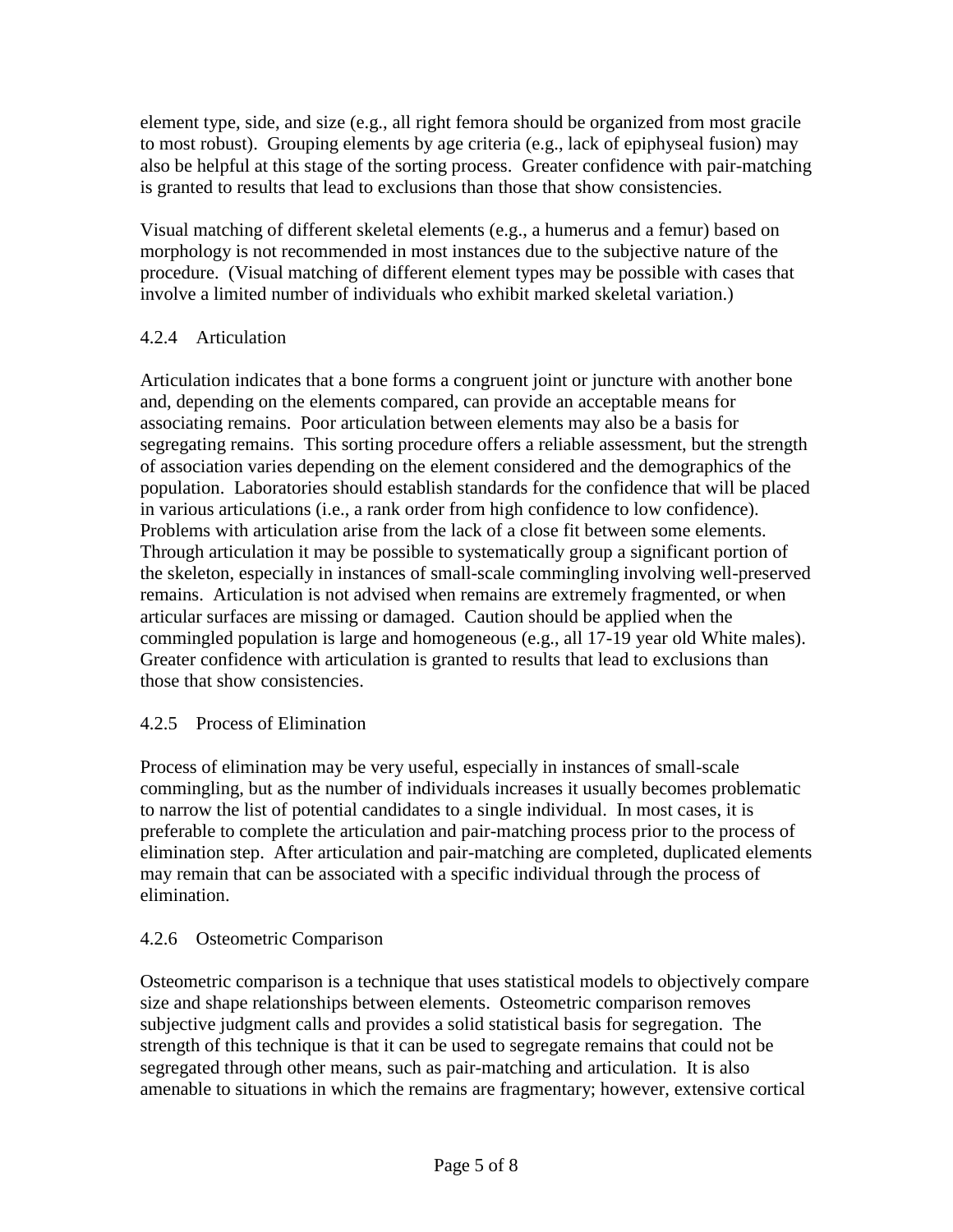erosion could produce biased results. It is important to realize that the real strength of osteometric comparison is to recognize *inconsistent* relationships which lead to exclusionary sorting (i.e., consistency between elements alone is not sufficient evidence for association). In most instances it is not possible to osteometrically segregate individuals with similar body size and build.

### 4.2.7 Taphonomy

Taphonomic patterning refers to similarities and differences in preservation (e.g., color and staining). Analysis of taphonomic similarities or differences should not be considered a primary sorting technique in most instances. Taphonomic patterns can be very individualizing, especially due to idiosyncratic circumstances such as when a rust stain from a zipper crosses adjacent bones. However, there may also be drastic taphonomic differences present on the remains of the same individual due to disarticulation and a variable burial context. Care should be used when considering taphonomic factors, such as color, since traumatic disarticulation (such as may occur from an aircraft crash) may disperse portions of a single individual into very different contexts.

### 4.3 Number of Individuals

When working with commingled human remains, it is important to develop a quantitative estimate of the total number of dead. These results could have implications on the identification process and for possible criminal investigations. In some instances it may be useful to generate number estimates prior to completing the entire sorting process outlined above.

Generally, discussions concerning number estimates with commingled human remains focus on the Minimum Number of Individuals (MNI). One of the reasons for the popularity of the MNI is its ease of calculation. Other options include the Lincoln Index (LI) or a slight modification to the LI called the Most Likely Number of Individuals (MLNI). These alternatives to the MNI can potentially provide more analytical power when dealing with commingled remains.

There are two critical components to consider when determining the appropriate quantification technique: 1) bone taphonomy (e.g., preservation and fragmentation); and 2) scale of the incident. Extremely fragmentary or poorly preserved remains may not be amenable to any meaningful quantification technique.

Most commingled sites can be considered to be either small-scale or large-scale. Everything else being equal, it will generally be easier to determine the number of individuals with small-scale incidents. Large-scale scenarios become more complicated from both an analytical and logistical perspective.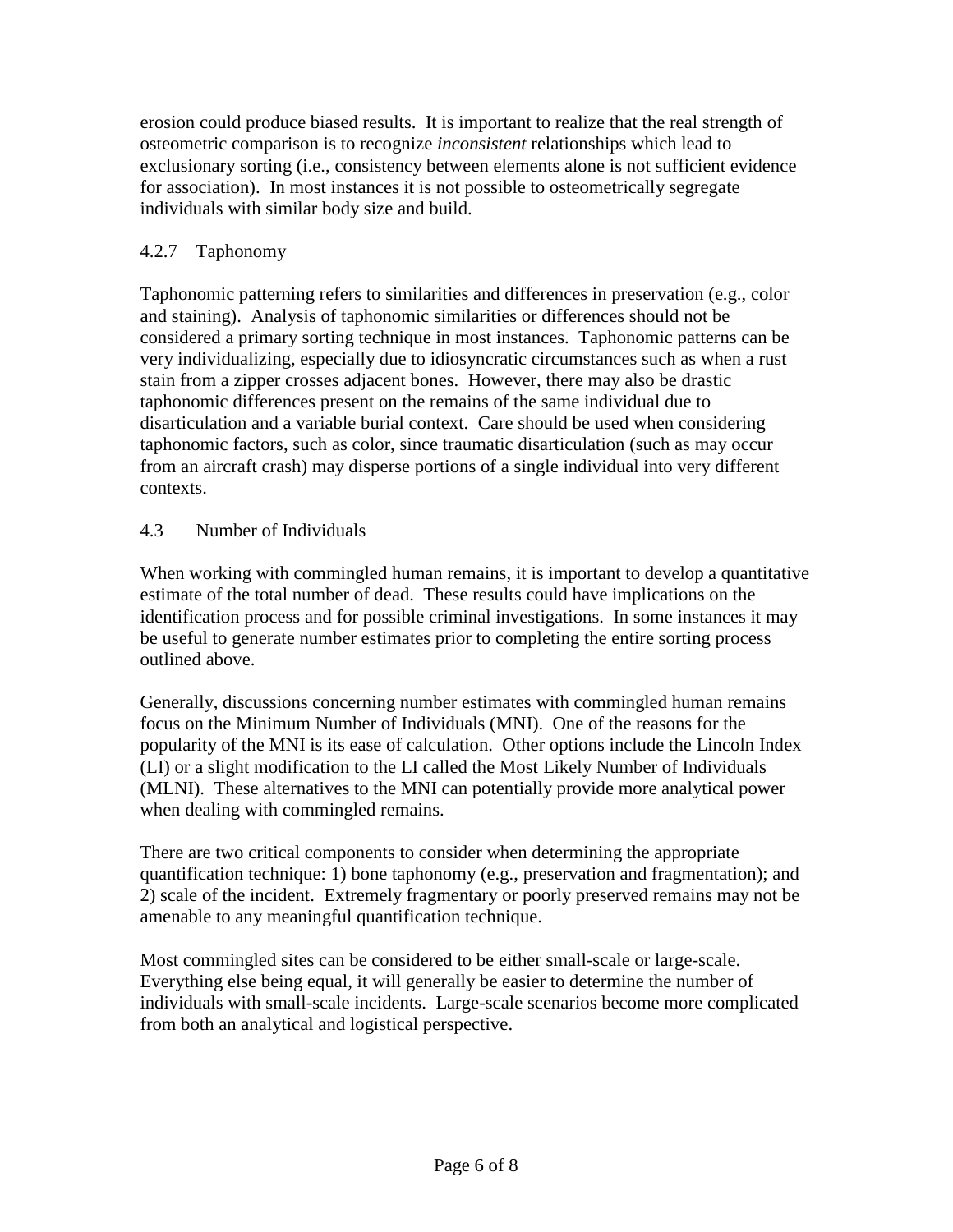#### 4.3.1 Minimum Number of Individuals (MNI)

For interpreting population size from a skeletal assemblage, the MNI presents the minimum estimate of the number of individuals that contributed to the sample. The most common method of the MNI used for the analysis of human remains is calculated by sorting the bones by side, element, and developmental status (e.g., infant, adolescent, adult) and then taking the greatest number as the estimate. In other words, the MNI is the number of the most repeated element after sorting by element, side, and developmental status. In order to deal with fragmentary remains, specific segments of an element (e.g., distal femur) can be used for the calculation of the MNI. Every fragment must share a specific landmark to ensure that fragments do not originate from the same skeletal element. The basic principle of an MNI estimate is to avoid counting the same individual twice.

# 4.3.2 Lincoln Index (LI) and the Most Likely Number of Individuals (MLNI)

The Lincoln Index (LI) and the Most Likely Number of Individuals (MLNI) are quantification techniques that potentially improve the statistical accuracy of the estimates when compared to the MNI. These techniques are used to estimate the *actual* number of individuals, as opposed to the *minimum* number. Both of these techniques are calculated based on the number of paired and unpaired bones (as opposed to the MNI which usually is not dependent on pair-matching). With both the LI and MLNI preservation must be good as it is critical that elements can be accurately pair-matched. Errors in pairmatching can result in the calculation of very misleading estimates.

While both the LI and the MLNI will provide very similar results in most situations, it is recommended that MLNI should be used since it was derived specifically in order to remove bias from the estimate. For single elements, the MLNI is calculated as: MLNI=  $[(L+1)(R+1)/(P+1)]-1$ ; where L= total number of lefts, R= total number of rights, and P= total number of pairs.

#### **5.0 Other Considerations**

At the onset of any analysis involving commingled remains it is important to establish baseline parameters and protocols (e.g., the scope of DNA testing and the disposition of unidentifiable remains). While these decisions may fall outside the purview of the anthropologist, they will have a significant impact on the analyses performed for sorting and reassociating commingled remains.

# **6.0 Unacceptable Practices**

The following practices should be avoided when working with commingled human remains: